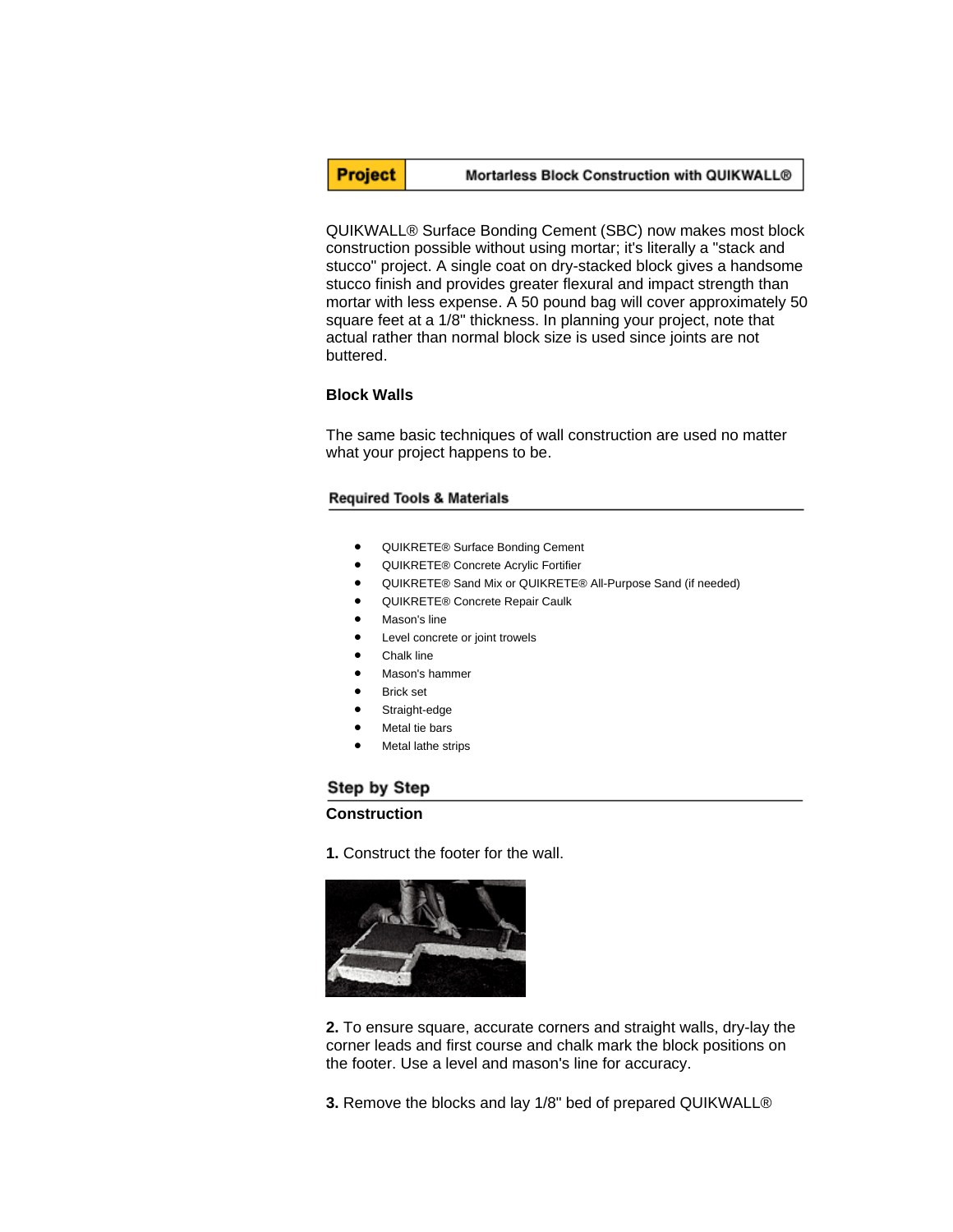SBC on the footer. This bed of QUIKWALL® SBC helps in leveling the first course if there are slight irregularities in the slab of footer. Relay the bottom course checking alignment and level every 3 to 4 blocks.



**4.** For projects with wall openings or intersecting walls (other than at corners), refer to steps 6 and 7. Otherwise, dry-stack the remaining block in a running bind pattern to the desired height. If necessary, shim with QUIKRETE® All-Purpose Sand or Sand Mix.



**5.** Wet down the wall and apply 1/8" QUIKWALL® SBC coat to both the sides and exposed ends of wall using a finishing trowel with an upward motion. If you must stop work, stop the QUIKWALL® SBC application on a block, not a joint between blocks.



**6.** Stack and bond the main and bearing wall intersection together in 4- to 6- course intervals. After the main wall has been stacked and coated no higher that 6 courses , begin constructing the intersecting wall. It too should be placed and leveled in an 1/8" to 3/8" bed of QUIKWALL® SBC. Embed metal ties every 4 to 6 courses as shown. Stuffing the bottom of the block cell opening with paper will allow you to fill it with paper will allow you to fill it with mortar to hold the tie. Continue to build the intersection in intervals to the full height of the wall.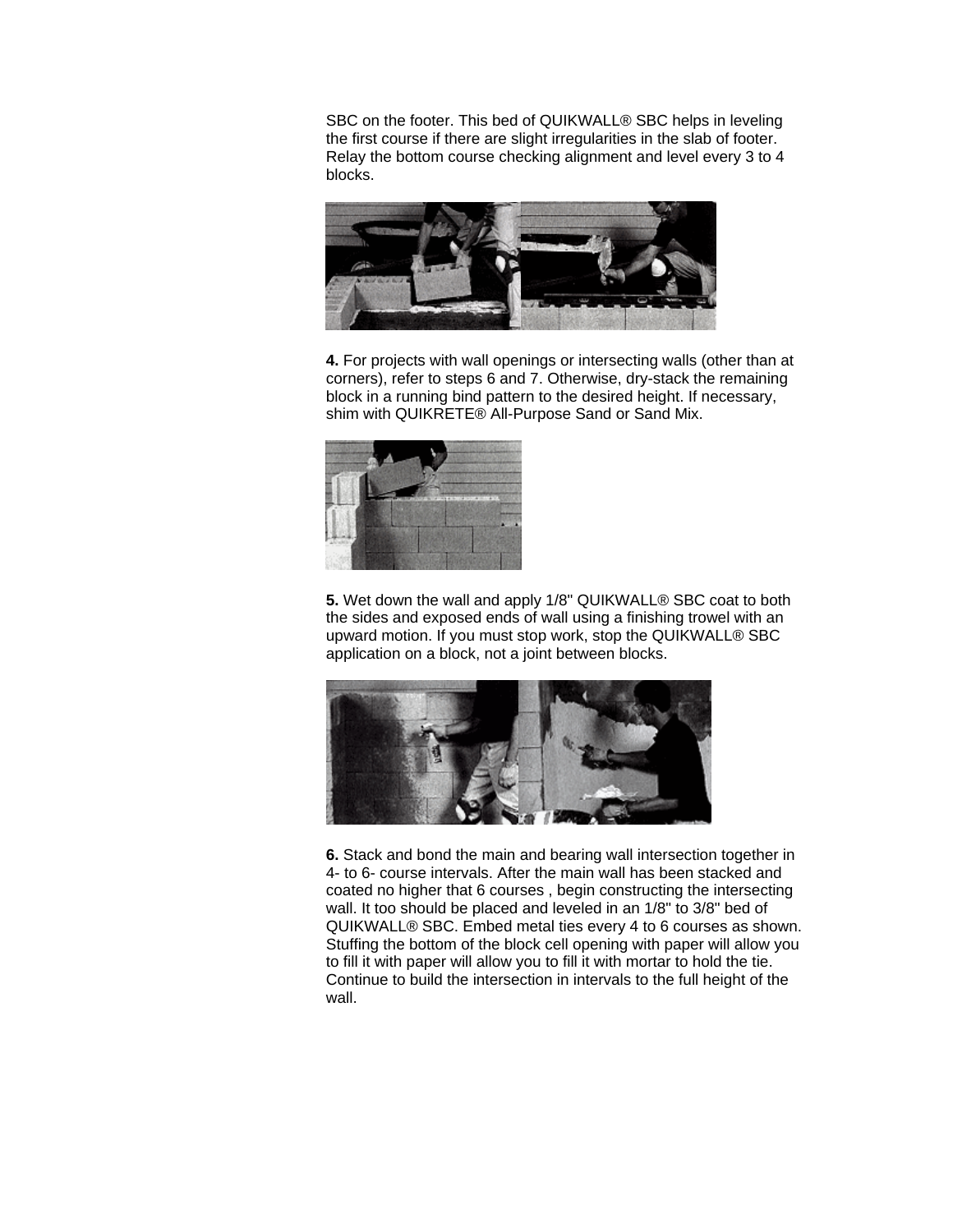

**7.** To construct window or door openings, dry-stack the block no more than 2 or 3 courses higher that the bottom of the opening before framing out the opening to exact dimensions. The wall is then built up around the frame. Precast lintels make finishing the top of doors and windows easy. Because precast lintels are nonporous, the QUIKWALL® Surface Bonding Cement applied over the lintel must be fortified with QUIKRETE® Concrete Acrylic Fortifier. Simply lay the lintel in place and coat it with fortified QUIKWALL® SBC mix.



**8.** Vertical control joints are needed to handle stresses and prevent cracking of the block or QUIKWALL® SBC finish. Spacing between control joints is determined by wall height. In general the ratio of control joint spacing to wall height is about 2:1. That is a 2' high wall should have control joints every 4', a 4' wall every 8', and an 8' wall every 16' to 20'.

Control joints are also needed at the following points of weakness and/or high stress concentration.

- At all abrupt changes in wall height
- At all changes in wall thickness, such as those at pipe or duct columns or pilaster
- Above joints in foundations and floors
- Below joints in roots and floors that bear on the wall
- At a distance of not over half the allowable joint spacing from bonded intersections or corners
- At one or both sides of all door and window openings unless other crack control measures are used, i.e., joint reinforcement or bond beams

Regardless of the control joint design used, rake out the wall joint and caulk with QUIKRETE® Concrete Repair Caulk.